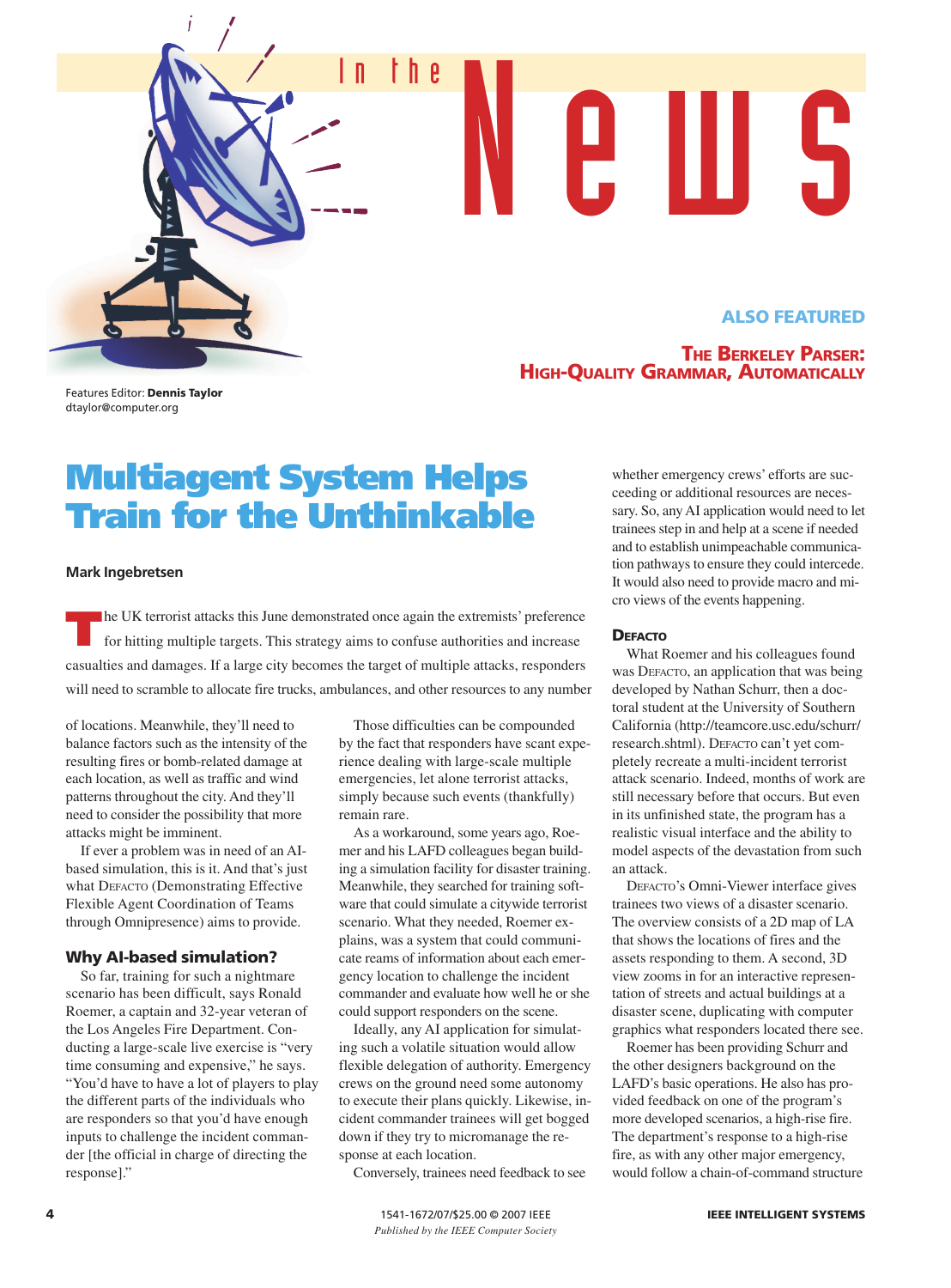originally developed by the military, he says. In this structure, "task level" personnel at one or more disaster scenes are charged with quelling the fires. Meanwhile, the incident commander, at an operations center away from the scene, directs the LAPD's response throughout the city. The incident commander in turn is assisted by "individuals charged with overseeing sections such as operations and logistics," Roemer says.

In lieu of living, breathing emergency personnel, DEFACTO employs a multiagent system that helps direct the movement of firefighting resources and how each resource tackles its assignments. This system attempts to unite software agents, robots, and humans into cohesive teams—with the required delegation of authority and seamless communication essential to addressing multiple emergencies.

As Schurr explains: "If multiple fires broke out in LA, there would be the overall objective to extinguish them all. Then distinct plans would be generated for each of the fires. And consequently there would be certain roles that would be associated with each of these plans. The challenge for the team would be to take their limited resources and throw them at an overwhelming amount of tasks to fight fires."

In a DEFACTO simulation, those charged with executing the individual firefighting plans might be humans or nonhuman agents simulating specific emergency assets. An example of the latter might be a robotic bomb retrieval unit. Like any human given an assignment, the robot would manage the specifics of its assigned tasks by relying on its own intelligence. Supervision of the robot by the trainee would be broad based, not task specific. That is, if the robot was failing at its task, trainees might pull it from the scene or send in an additional robot to help. But they wouldn't control how it searched a building or disposed of a bomb.

# **A team of personal assistants**

To help create this delegation of authority, DEFACTO incorporates a layer of *proxies* between the incident commander and the team members, says Schurr. Proxies essentially are intelligent personal assistants; one is assigned to each agent.

"Our proxies have social intelligence," says Milind Tambe (http://teamcore.usc. edu/tambe), computer science professor at the University of Southern California and Schurr's doctoral advisor. As he explains it,

the proxies that form part of DEFACTO are each programmed with the same commonsense rules of teamwork, including how and when to communicate and to assist teammates requiring help.

Because the proxies' functionality is deliberately limited to team building, programmers needn't spend time imbuing them with knowledge about teamwork, says Tambe. "We've raised the level of abstraction in the program from the programming of individual agents to a teamlevel abstraction," he says. So, emergency responders practicing with DEFACTO can focus on the big picture.

By the same token, the teams can selforganize around the task of firefighting in the most efficient way possible. Obviously, humans need to be able to make final decisions if necessary. But human input isn't required.

Tambe says that DEFACTO allows for "a completely autonomous mode where the fire engines proxies, without any human intervention, can allocate themselves to the best of their ability to the fires. But we also allow for a different mode where it's all right when there's a difficulty to involve a human. So essentially, when there are tasks that they're unable to perform because there just aren't enough of them, they can say, 'We need help on these tasks.' The human can intervene, and the proxies keep adjusting to the tasks depending on the level of intervention."

#### **Machinetta**

The proxies employ Machinetta, a teamoriented programming architecture (free at http://teamcore.usc.edu/doc/Machinetta) that Tambe codeveloped with Schurr and Paul Scerri, currently a systems scientist at Carnegie Mellon University (www.cs.cmu.edu/ ~pscerri). Machinetta's script is written in Java, to facilitate cross-platform deployment.

As Schurr and his colleagues explain in a paper on DEFACTO (http://teamcore.usc.edu/ papers/2005/SS105SchurrN.pdf), Machinetta comprises five modules, each containing the code for a specific proxy behavior. One module contains algorithms for adjusting the team members' level of autonomy. The others control such things as coordination reasoning along with communication between proxies and between individual proxies and team members. Machinetta lets users insert additional algorithms governing interactions between proxies as plug-andplay units.



# **How to Reach Us**

## **Writers**

For detailed information on submitting articles, write for our Editorial Guidelines (isystems@computer.org) or access www.computer.org/intelligent/author.htm.

# **Letters to the Editor**

Send letters to

Dennis Taylor, Lead Editor IEEE Intelligent Systems 10662 Los Vaqueros Circle Los Alamitos, CA 90720 dtaylor@computer.org Please provide an email address or daytime phone number with your letter. **Example 18 (19) 19)**<br> **Consider the Consider Science Considers (19) 19)**<br> **Consider the Editer**<br>
For detailed information on submit<br>
for our Editorial Guidelines (isyster<br>
or access www.computer.org/intel<br> **Letters to the** 

#### **On the Web**

Access www.computer.org/intelligent for information about IEEE Intelligent Systems.

# **Subscription Change of Address**

Send change-of-address requests for magazine subscriptions to address.change@ieee.org. Be sure to specify IEEE Intelligent Systems.

## **Membership Change of Address**

Send change-of-address requests for the membership directory to directory.updates@computer.org.

#### **Missing or Damaged Copies**

If you are missing an issue or you received a damaged copy, contact membership@computer.org.

#### **Reprints of Articles**

For price information or to order reprints, email isystems@computer.org or fax +1 714 821 4010.

#### **Reprint Permission**

To obtain permission to reprint an article, contact William Hagen, IEEE Copyrights and Trademarks Manager, at copyrights@ieee.org.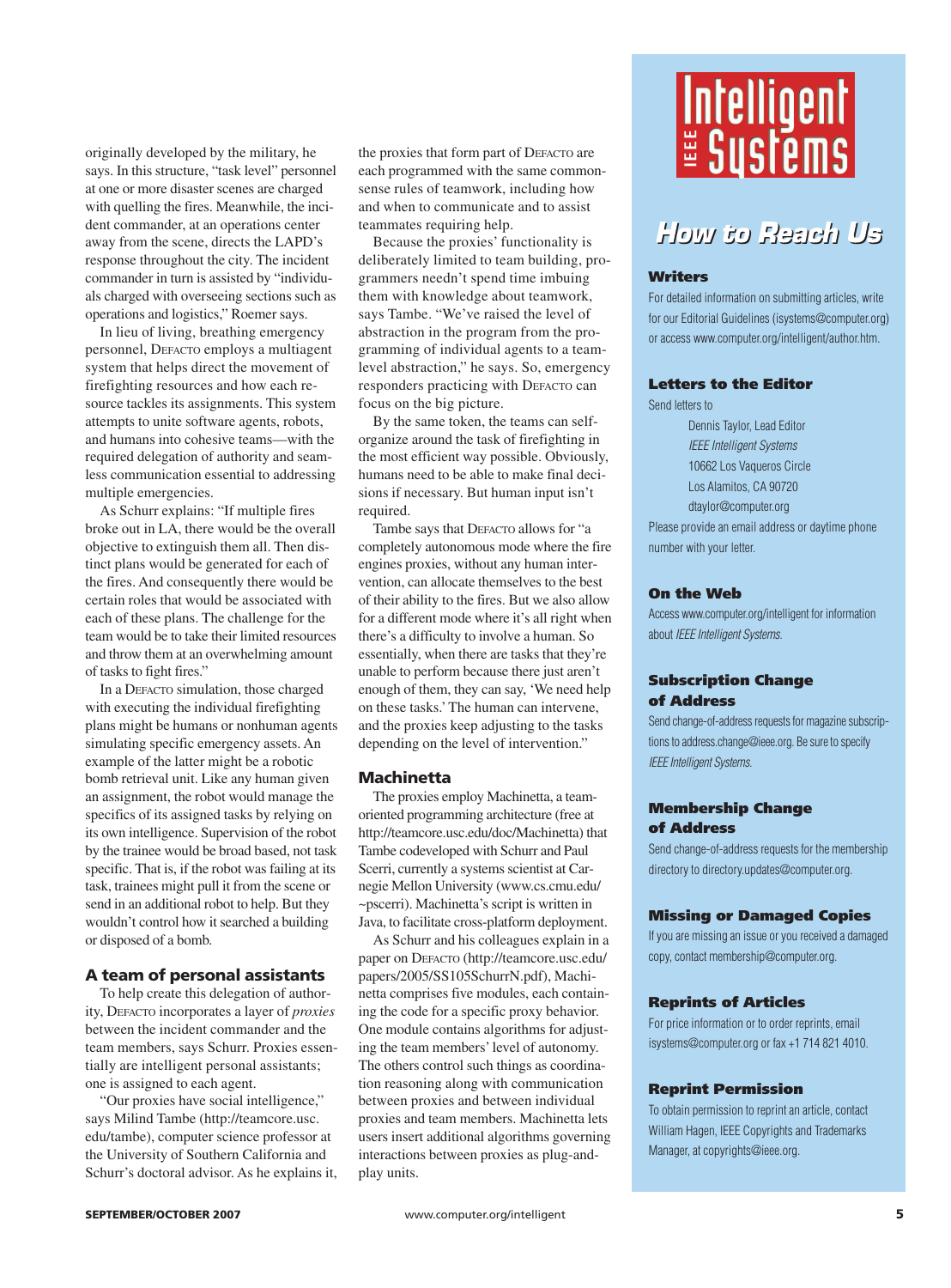# Intelligent<br><mark>E Systems</mark>

# **IEEE Computer Society Publications Office**

10662 Los Vaqueros Circle, PO Box 3014 Los Alamitos, CA 90720-1314

#### **STAFF**

Lead Editor **Dennis Taylor** dtaylor@computer.org

Group Managing Editor **Crystal R. Shif** cshif@computer.org

Senior Editors

**Shani Murray, Dale Strok, and Linda World**

Assistant Editors **Molly Gamborg and Brooke Miner**

Publications Coordinator

**Hilda Carman**

Contributing Editors

**Thomas Centrella, Keri Schreiner, and Joan Taylor**

> Production Editor **Jennie Zhu**

Technical Illustrations **Alex Torres**

Associate Publisher **Dick Price**

Membership/Circulation Marketing Manager **Georgann Carter**

> Business Development Manager **Sandra Brown**

Senior Production Coordinator **Marian Anderson**

**Submissions:** For detailed instructions and formatting, see the author guidelines at www.computer.org/intelligent/ author.htm or log onto IEEE Intelligent Systems' author center at Manuscript Central (www.computer.org/mc/ intelligent/author.htm). Visit www.computer.org/intelligent for editorial guidelines. **EXERCTS CONSUMERED SOCIETS CONSUMERED SOCIETS CONSUMERED 10662 Los Vaqueros Circle, PC<br>
Los Alamitos, CA 90720-<br>
STAFF<br>
Lead Editor<br>
Dennis Taylor<br>
dtaylor@compute.or<br>
Group Managing Edit<br>
Crystal R. Shift<br>
cshiff@compute** 

**Editorial:**Unless otherwise stated, bylined articles as well as products and services reflect the author's or firm's opinion; inclusion does not necessarily constitute endorsement by the IEEE Computer Society or the IEEE.



**A DEFACTO simulation.** 

#### **Future challenges**

At present, Machinetta doesn't enable proxies to self-learn, although that remains a goal of Tambe and Schurr. Incorporating self-learning that lets DEFACTO provide better guidance to trainees is especially challenging, because large-scale disasters are unique. For example, says Schurr, "little is known about what the utility of putting out a particular fire for the whole team," However, "By running numerous training simulations, the system could learn that putting

out a certain fire would provide the team with a quantifiable benefit."

A longer-term goal would be to use DEFACTO also as an assistant in an actual emergency. Innumerable inputs aimed at providing incident commanders with vital information could be added, says the LAFD's Roemer. Examples might include improved traffic control as units speed toward a disaster site, a builtin database on the composition and layout of affected buildings, and video cameras to supplement the computer-generated view. The latter would be especially useful be-

cause it would give incident commanders an actual picture of events as they transpire.

Meanwhile, in the months ahead, Tambe and his colleagues, working with their LAFD advisors, have a more modest, though certainly invaluable, goal. They want to perfect DEFACTO so that it can provide incidentcommanders-in-training with an authentic simulation of a large-scale terrorist attack, as one way to prepare their minds for unthinkable events.

# **The Berkeley Parser: High-Quality Grammar, Automatically**

#### **Maya Dollarhide**

**WARED AND THE UP IN THE UP IS NOTE AND AND THE UP IS TO A THE UP IS TO A THE UP IS TO A THE UP IS TO A THE UP IS TO A THE UP IS TO A THE UP IS TO A THE UP IS TO A THE UP IS TO A THE UP IS TO A THE UP IS TO A THE UP IS TO** Today it's how he makes his living.

Klein is an assistant professor in the Electrical Engineering and Computer Sciences Department at the University of California, Berkeley. "In general," he says, "I work on algorithms and systems for analyzing and processing natural languages. This includes end applications like machine translation, information extraction, and speech recognition, as well as core tools like syntactic parsers, which are needed by many applications." He holds degrees in linguistics and computer science. "Linguistics," says Klein, "helps us understand the deep and rich structures of human languages; machine learning helps us build robust, accurate models of those structures. And then it's an engineering task to make the implementations efficient."

These combined interests eventually led to the Berkeley Parser, which automatically